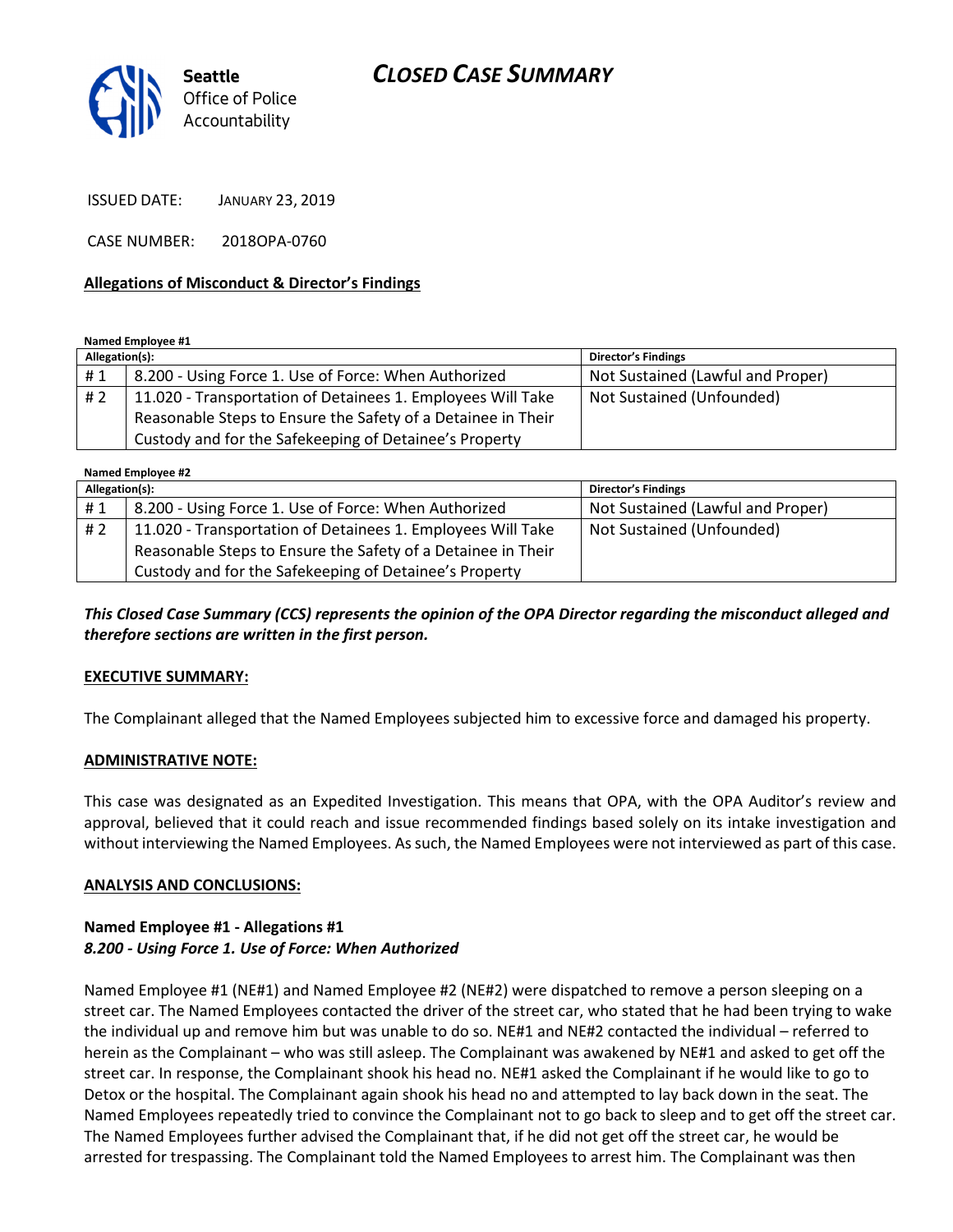

Seattle Office of Police Accountability

# CLOSE CASE SUMMARY

OPA CASE NUMBER: 2018OPA-0760

arrested and escorted to a patrol vehicle. At that time, the Complainant began yelling that the Named Employees were rough-housing him and beating him up. As a result of the Complainant's allegation, this matter was referred to OPA and this investigation ensued.

The Named Employees' interaction with the Complainant was captured on Body Worn Video (BWV). From a review of the BWV, it appears that the Named Employees used de minimis force to handcuff the Complainant and then to escort him to the patrol vehicle. Moreover, the BWV revealed that, at the time of the Complainant's allegation of force, the officers were simply holding his arm while standing still.

There is no evidence that the Named Employees subjected the Complainant to excessive force. With regard to the force that the Named Employees did use, I find that it was reasonable, necessary, and proportional, and, thus, consistent with policy. For these reasons, I recommend that this allegation be Not Sustained – Lawful and Proper as against both Named Employees.

Recommended Finding: Not Sustained (Lawful and Proper)

### Named Employee #1 - Allegation #2

## 11.020 - Transportation of Detainees 1. Employees Will Take Reasonable Steps to Ensure the Safety of a Detainee in Their Custody and for the Safekeeping of Detainee's Property

The Complainant alleged that NE#1 and NE#2 damaged his cell phone when he was searched after his arrest.

The BWV captured the Named Employees' search of the Complainant. The video showed the Named Employees removing items, including the Complainant's cell phone, from his person and placing those items on the hood of the officers' patrol vehicle. The BWV specifically showed NE#1 placing the Complainant's cell phone on the hood of the patrol vehicle. Based on the manner in which the cell phone was placed on the hood, which was with very little force, it is virtually impossible that it could have caused the amount of damage to the phone that the Complainant later reported to OPA.

SPD Policy 11.020-POL-1 requires that Department employees take reasonable steps to ensure the safety of a detainee in their custody and to ensure the safekeeping of the detainee's property. Had the Named Employees significantly damaged the Complainant's cell phone, they would likely have violated this policy. However, when applying a preponderance of the evidence standard, the evidence is insufficient to establish that they did so.

As such, I recommend that this allegation be Not Sustained – Unfounded as against both Named Employees.

Recommended Finding: Not Sustained (Unfounded)

## Named Employee #2 - Allegations #1 8.200 - Using Force 1. Use of Force: When Authorized

For the same reasons as stated above (see Named Employee #1, Allegation #1), I recommend that this allegation be Not Sustained – Lawful and Proper.